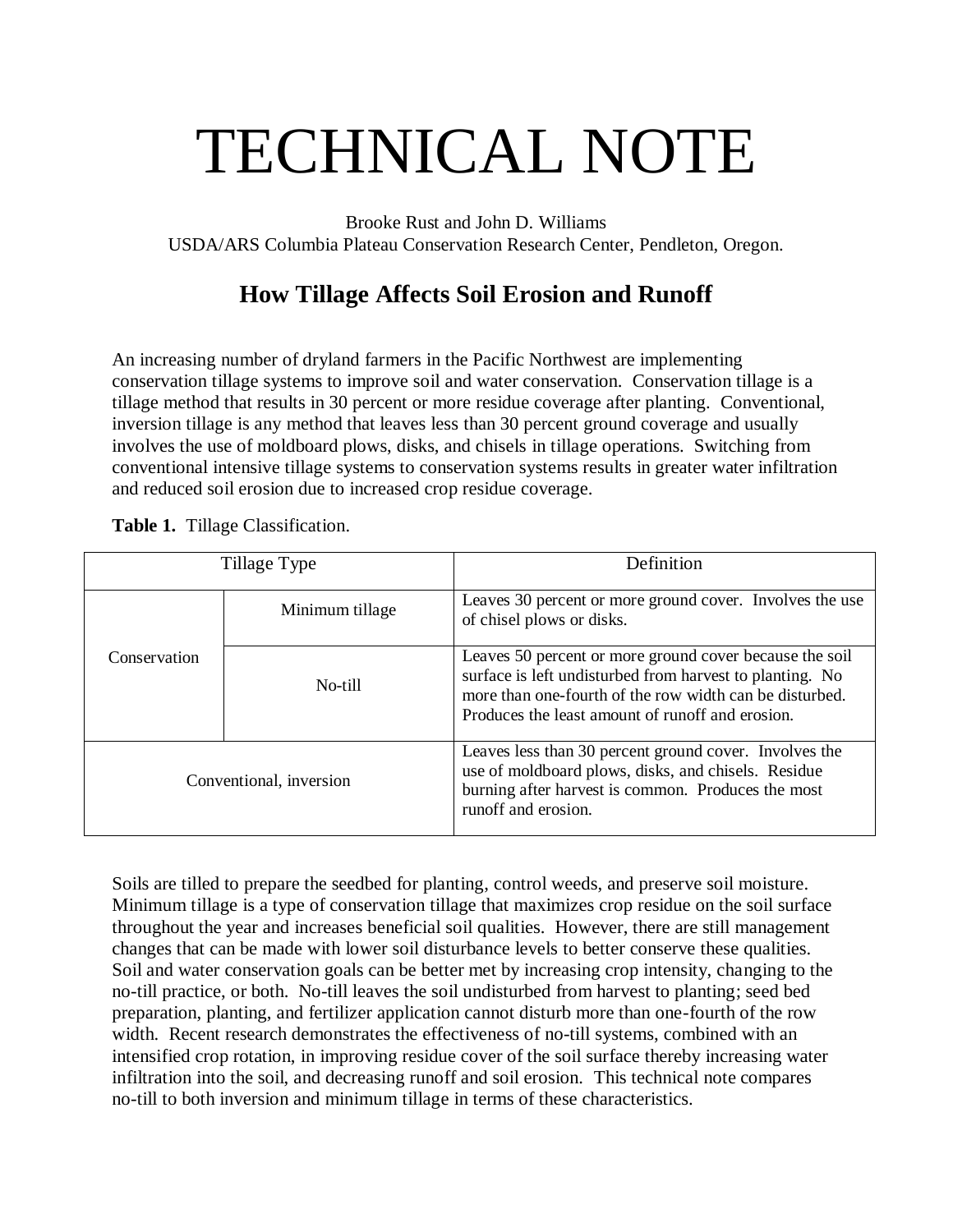## **Factors Contributing to Soil Erosion**

Dryland crop production in the inland Pacific Northwest is conducted in one of three zones described as low  $\langle 12 \text{ in/yr} \rangle$ , intermediate (12-18 in/yr), and high (>18 in/yr) rainfall. This technical note addresses efforts to improve soil and water conservation in the intermediate rainfall zone.

Erosion is a form of soil degradation that the Pacific Northwest has experienced since the beginning of crop production in the early 1900's. Before the adoption of conservation tillage practices, average soil loss rates exceeded the established USDA soil loss tolerance limits for sustained economic productivity in most areas of the region.

Soil erosion is affected by weather and management decisions that determine the condition of the soil surface. The inland Pacific Northwest is unique in that the period of greatest erosion occurs from November to March when low intensity rainfall during prolonged storms fall on frozen soil with or without snow cover, or snow covered unfrozen soil. Tilled and unprotected soil on slopes and hills moves down-slope in the absence of rainfall when the top 1-2 inches of soil thaws and creates a viscous flow. The condition of the soil surface in which these weather events occur determines the degree to which the soil will erode.

## **How Residue Coverage Reduces Erosion**

The amount of residue left on the soil surface after tillage greatly affects water infiltration. Adequate residue on the soil surface is necessary to protect soil from raindrop impact. When residue decomposes and breaks down, voids are created in the soil surface that provide vertical flow pathways for percolation. Fungi, bacteria, and other decomposers produce a biochemical residue that acts as glue and forms stable aggregates, or tiny clumps of soil, that are resistant to bursting. If surface organic matter is not present aggregates cannot form, or will be weak and break apart. Small particles of mineral soil are then able to move with water. When dry, they form a crust on the surface which does not allow infiltration and creates runoff and erosion.

Conventionally tilled soil has less residue cover on the surface because moldboard plows and chisels mix the organic matter on the surface with the sub-soil. Soil lacking adequate surficial organic matter is at risk for breakdown from hydrologic processes (Wuest 2009).

Residue also prevents runoff and erosion through retention of water (acting like a sponge, keeping water within the soil and not flowing across the surface) and detention of water (like a dam, holding water back from creating more runoff).

For more discussion on the concepts of infiltration, please refer to the Soil Quality Information Sheet, *Soil Quality Indicators: INFILTRATION*  [\(http://soils.usda.gov/sqi/publications/files/Infiltration.pdf\)](http://soils.usda.gov/sqi/publications/files/Infiltration.pdf).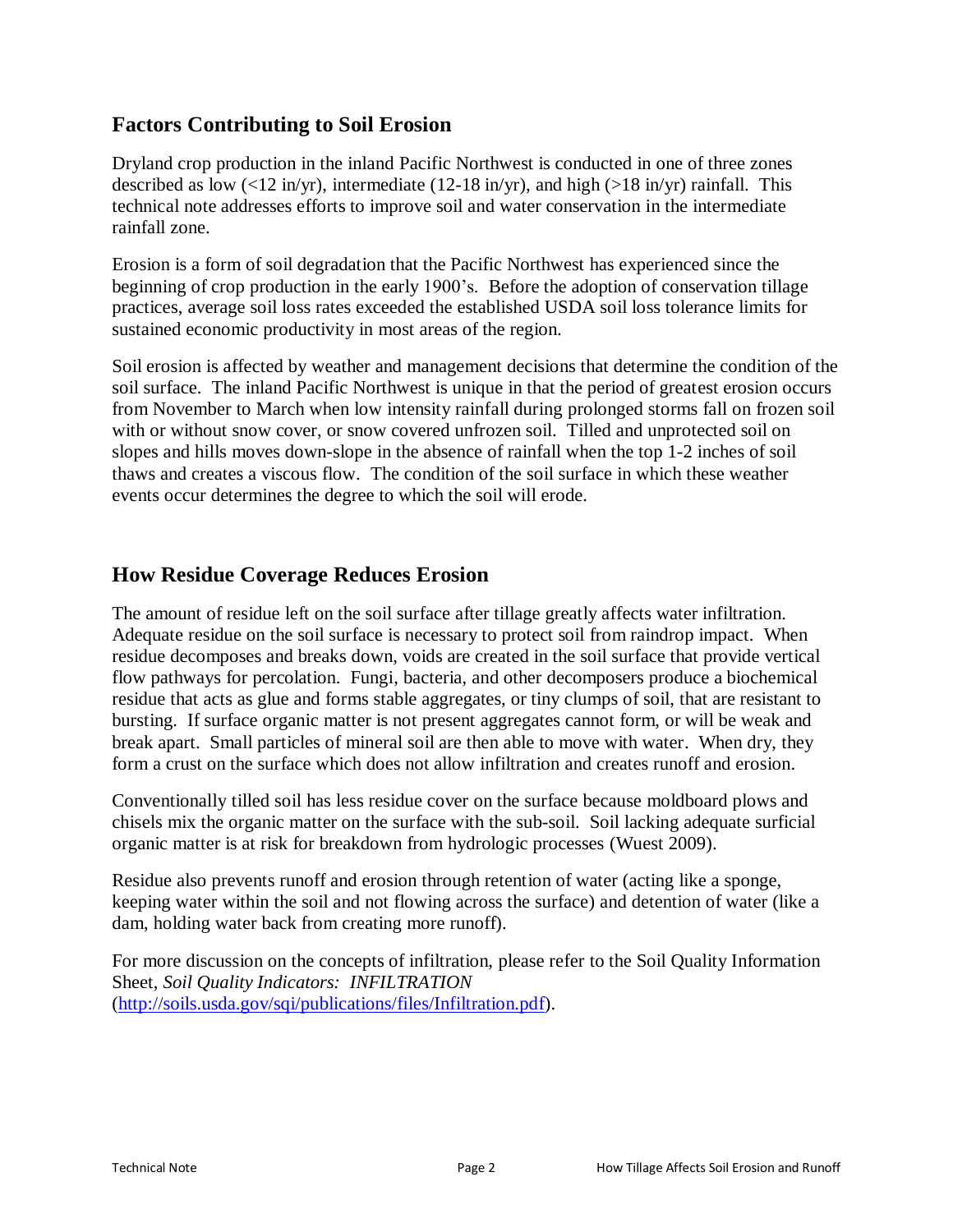Results from studies comparing tillage methods show significant increases in crop residue ground coverage levels under the no-till systems (Figure 1).

#### **Figure 1.**



Ground cover percentage across tillage methods.

Two different experiments conducted at the Columbia Plateau Conservation Research Center in Pendleton, Oregon illustrate the value of surface residue to soil and water conservation.

#### **Experiment #1**

The first experiment took place during crop years 2001-2004. Runoff (Figure 3a and 4a) and soil erosion (Figure 3b and 4b) were recorded within two 15-25 acre drainages. Measurements were taken at the bottom of each drainage using a flume and at numerous  $11 \text{ ft}^2$  plots within the 15-20 percent sloped drainage area.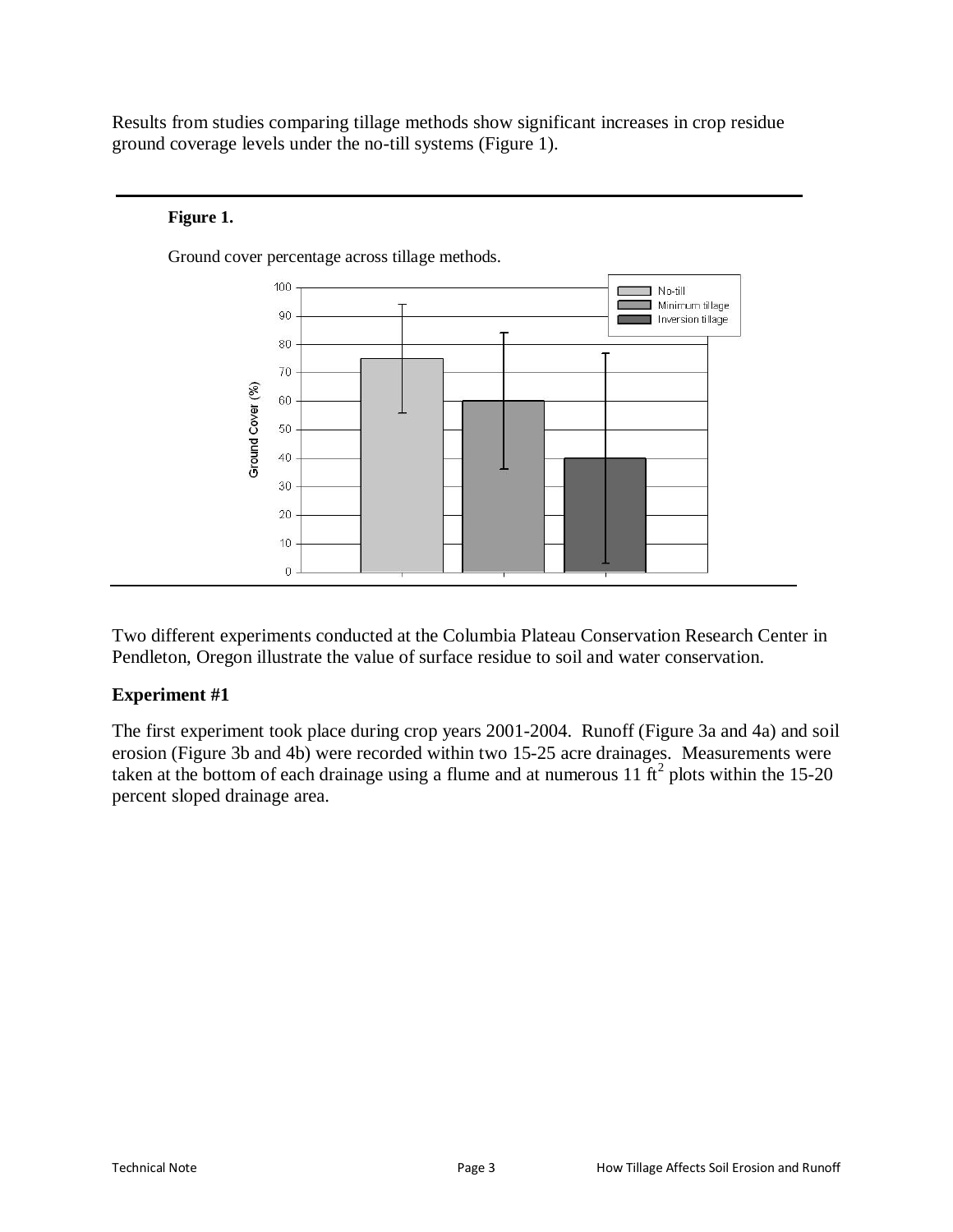## **Figure 2.**

Topography of test plots.



#### **Table 2.**

Four-year crop rotation of second drainage.

|               | <b>SEP</b>           | <b>OCT</b> | <b>NOV</b> | <b>DEC</b> | <b>JAN</b> | <b>FEB</b> | <b>MAR</b> | <b>APRIL</b>  | <b>MAY</b> | <b>JUNE</b>  | <b>JULY</b>   | <b>AUG</b> |
|---------------|----------------------|------------|------------|------------|------------|------------|------------|---------------|------------|--------------|---------------|------------|
| Year          |                      |            |            |            |            |            |            |               |            |              |               |            |
| <b>FIRST</b>  | Seed wheat           |            |            |            |            |            |            |               |            |              | Harvest wheat |            |
| <b>SECOND</b> | Post harvest stubble |            |            |            |            | Seed peas  |            |               |            | Harvest peas |               |            |
| <b>THIRD</b>  | Seed wheat           |            |            |            |            |            |            |               |            |              | Harvest wheat |            |
| <b>FOURTH</b> | Post harvest stubble |            |            |            |            |            |            | Summer fallow |            |              |               |            |

Erosion period

No-till is more effective than inversion tillage at reducing runoff and erosion on hill slopes and from watersheds. In the 11 ft<sup>2</sup> plots, the inversion tillage system produced significantly more runoff (over 2 times), and eroded material (47 times) than the no-till system (Figure 3). The values from the drainage scale were significantly less in the no-till system compared to the inversion tillage system where more runoff (over 12 times) and more eroded material (54 times) were produced (Figure 4).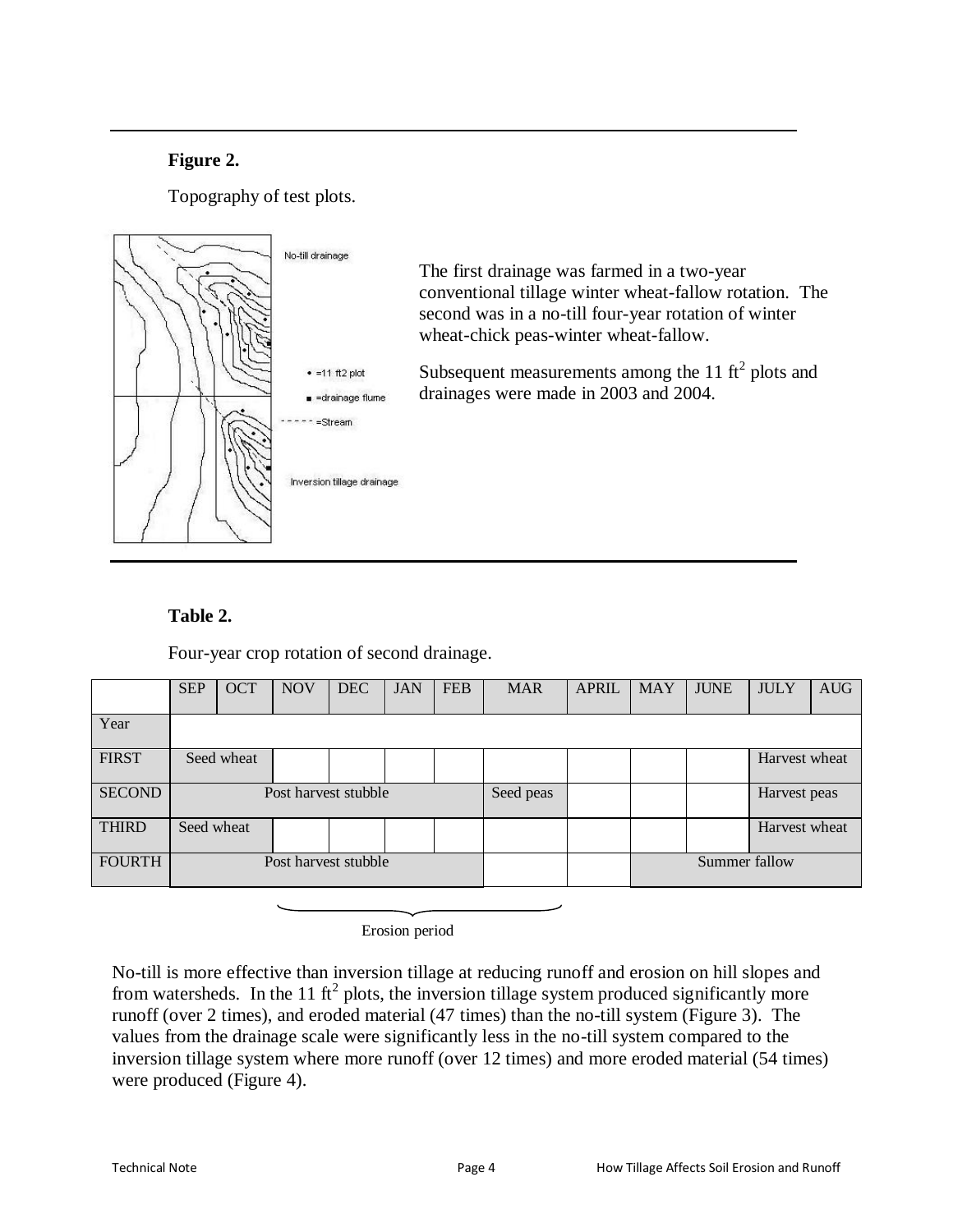Hill slope runoff at the 11ft<sup>2</sup> inversion tillage plots in 2003-2004 was 3.11 inches (Figure 3a); however, the average runoff leaving the inversion tillage drainage was .10 inches (Figure 4a), leaving 3 inches of water that infiltrated into the lower slope and drainage bottom before entering the flume. This represents a substantial redistribution of precipitation across the field and indicates stored water in the lower slopes and drainage bottoms.

#### **Figure 3.**

Average values for (a) runoff and (b) eroded materials collected from 11  $\text{ft}^2$  plots on a 15-20 percent slope during crop year 2003 and 2004.

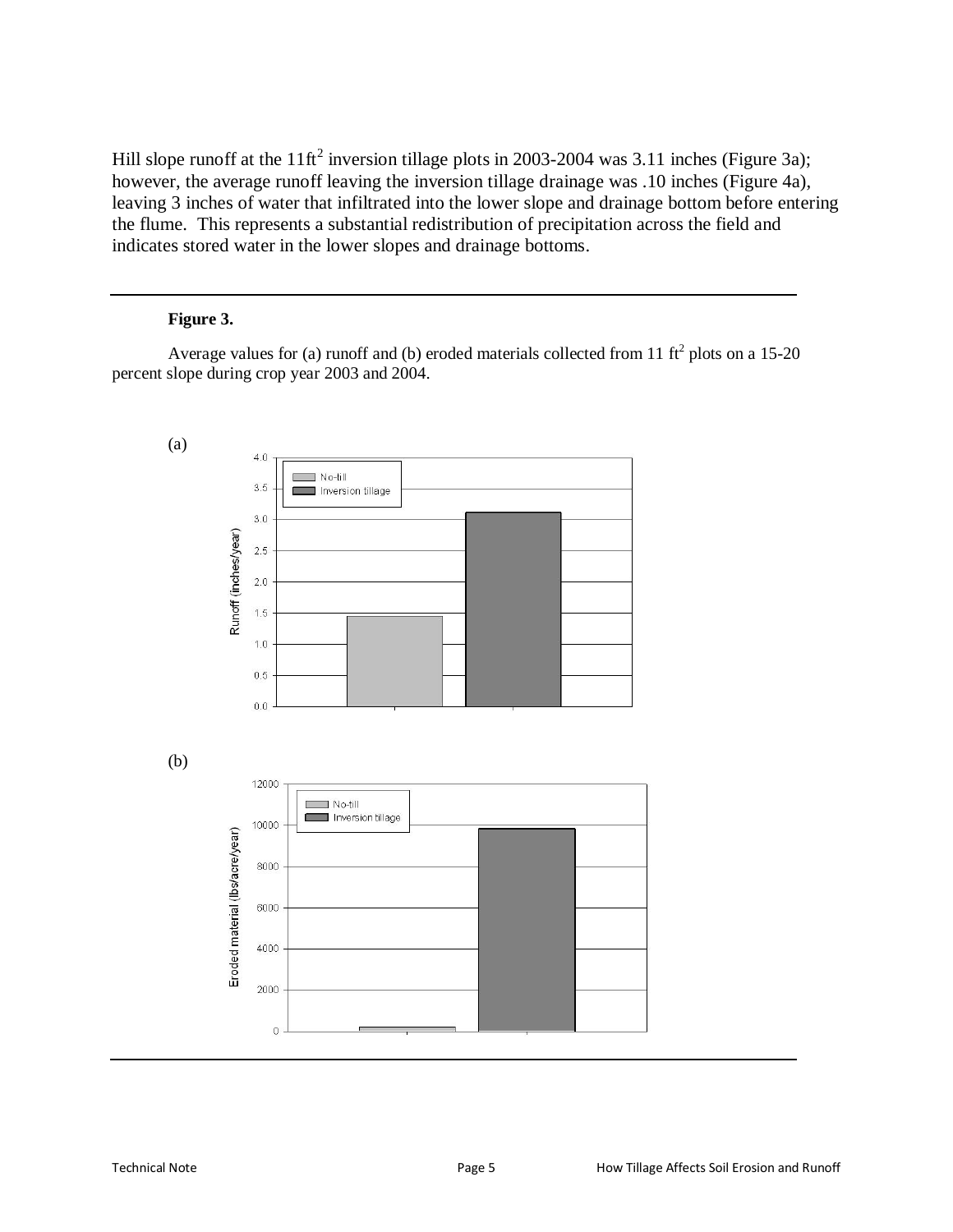## **Figure 4.**

Average values for (a) runoff and (b) eroded material recorded at the bottoms of multi-acre drainages during crop years 2003-2004.

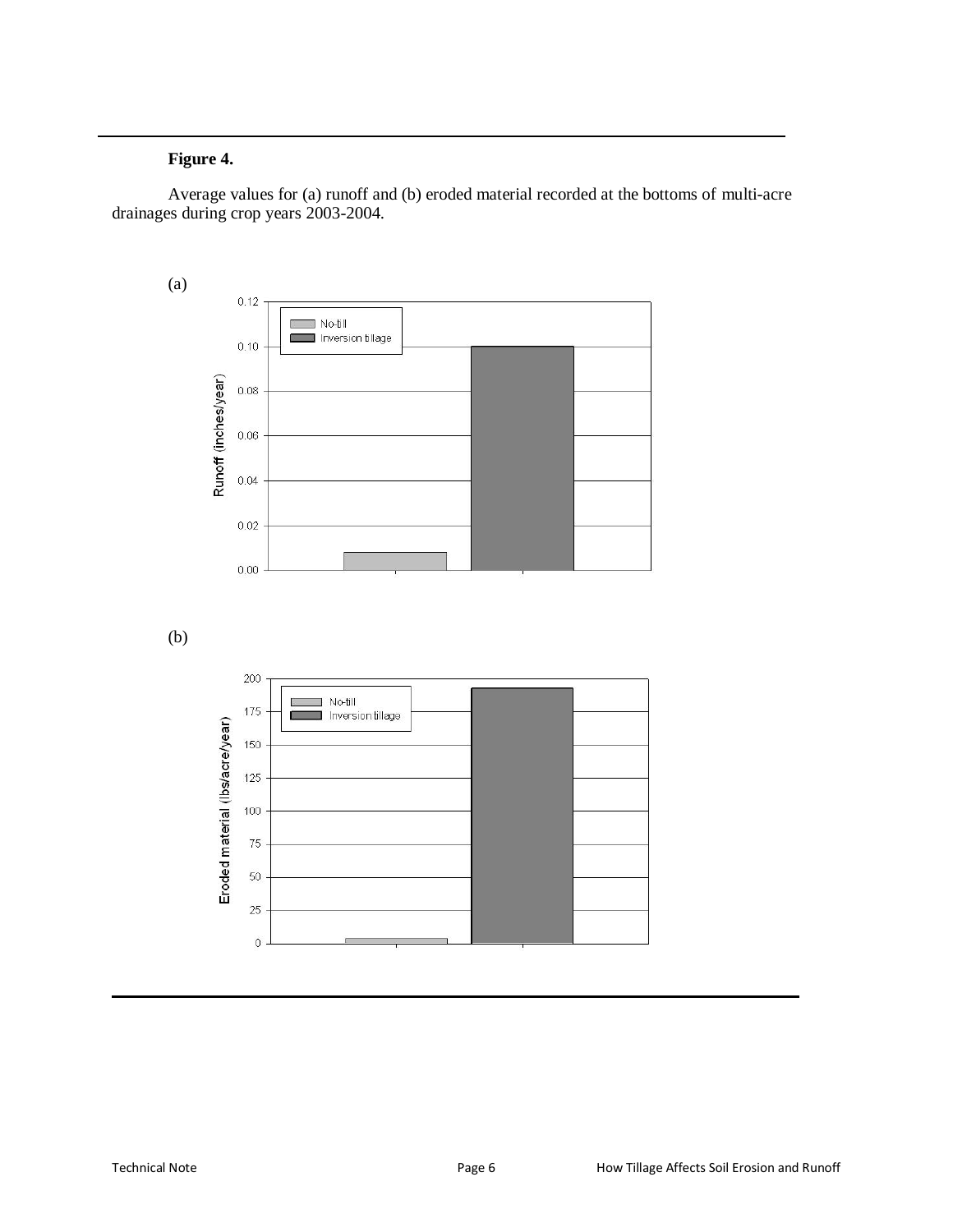### **Experiment #2**

The second experiment was performed during the 2005-2008 crop years and used a four-year winter wheat-spring pea-winter wheat-fallow rotation on a 5 percent slope and compared infiltration (Figure 5), runoff (Figure 6a), and erosion (Figure 6b) rates in the no-till and minimum tillage systems.

The no-till treatment had significantly higher infiltration rates than the minimum tillage treatment, mainly due to the amount of residue remaining after winter wheat and spring pea crops. Runoff and soil erosion were significantly greater using minimum tillage than using notill. Generally, there was less runoff and soil erosion in each phase of the rotation using the notill system.

#### **Figure 5.**

Infiltration rates from Experiment #2 measured nine months after the 2008 (final) harvest.

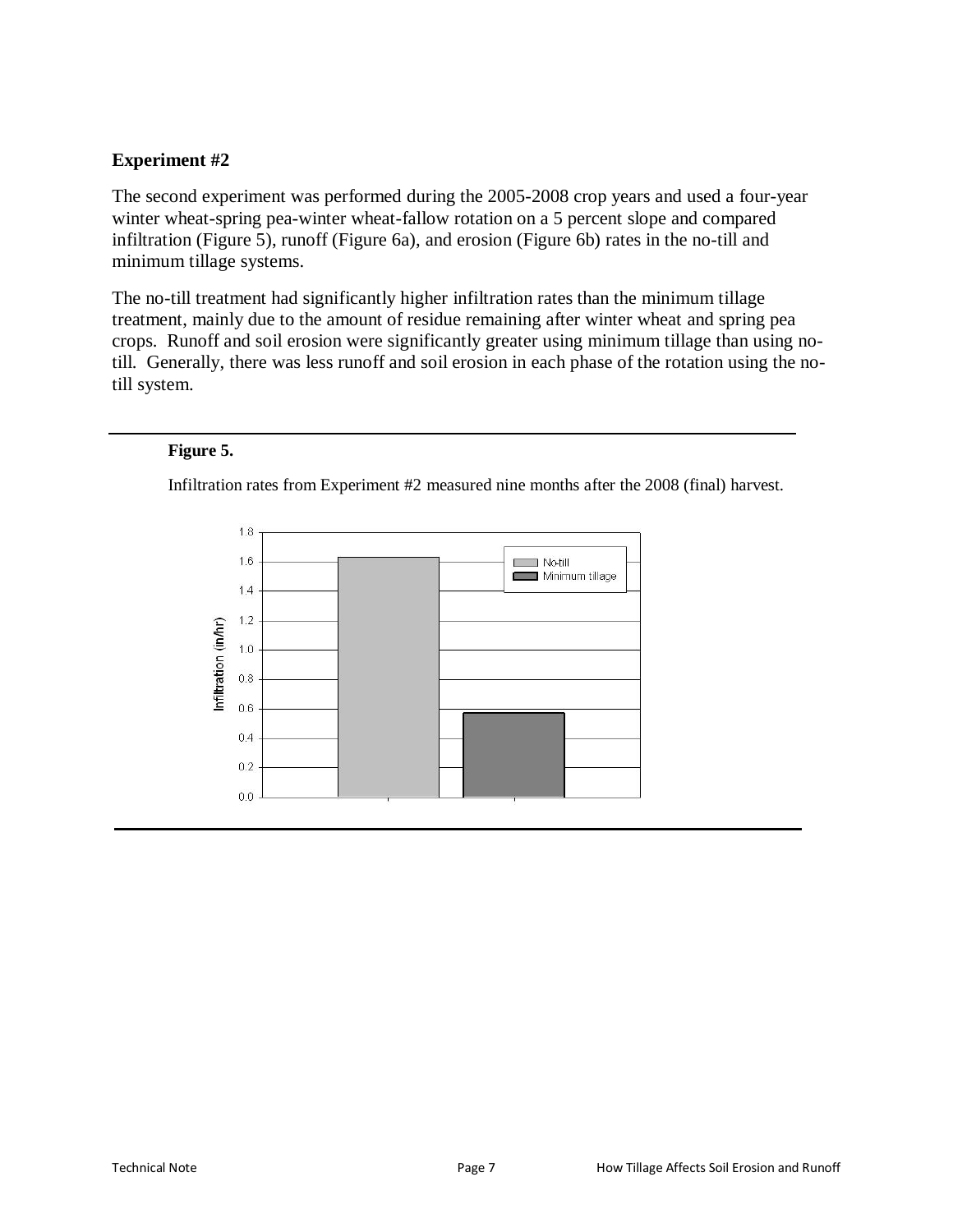#### **Figure 6.**

Four-year average winter runoff (a) and soil erosion (b) levels, by tillage treatment, for each phase of the four-year rotation.



Notes: WW(f)=winter wheat following summer fallow. Stubble=wheat stubble between WW(f) and spring peas. WW(p)=winter wheat following spring peas. Fallow=summer fallow.